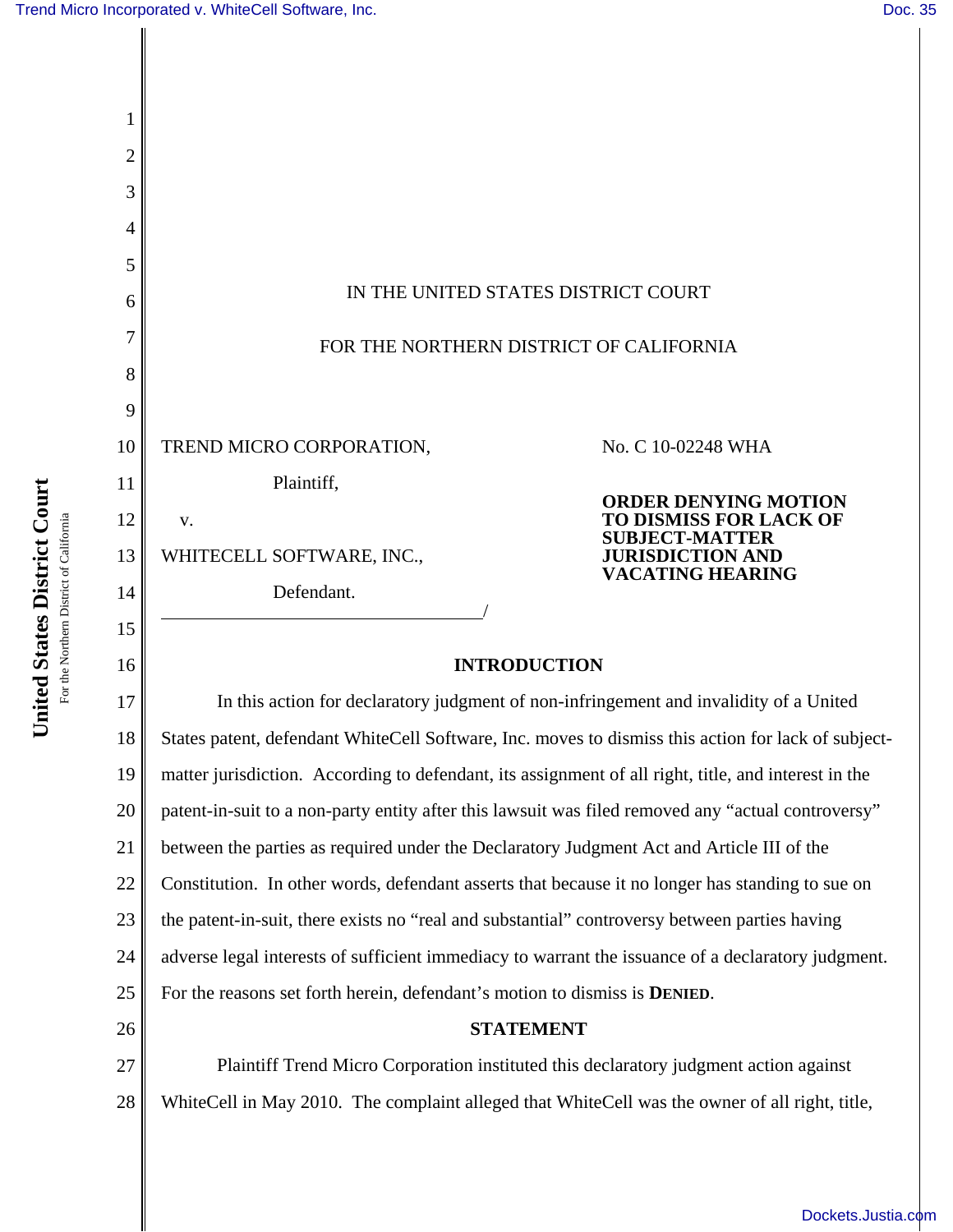1

2

3

4

5

6

7

8

9

11

14

15

and interest in United States Patent No. 7,698,744 and had threatened both Trend Micro and its customers with litigation based upon the patent-in-suit. These threats formed the basis of Trend Micro's declaratory judgment lawsuit against WhiteCell. The instant motion, however, is anchored entirely in events that occurred *after* this litigation was initiated.

10 12 13 16 The relevant facts are as follows. After receipt of service of the summons and complaint, defendant WhiteCell executed a patent assignment agreement with Fortinet, Inc., a non-party to this litigation who is both a direct competitor and frequent litigation adversary to Trend Micro. In the assignment agreement, WhiteCell purportedly transferred "all of its right, title and interest in and to U.S. Patent No. 7,698,744" including its rights "in and to any and all causes of action . . . for past, present, and future infringement . . . and the right to sue on all such causes of action" to Fortinet (Br. 3; DeSanctis Decl. Exh. A). The assignment of the '744 patent was recorded with the United States Patent and Trademark Office on September 9 (DeSanctis Decl. Exh. B). Due to this maneuver, WhiteCell now asserts that there is no longer any justiciable controversy to maintain this action because it no longer has standing to sue Trend Micro for past, present, or future infringement of the '744 patent. That right — according to WhiteCell — now resides solely with Fortinet.

17 18 19 20 21 22 23 Additionally, WhiteCell argues in its motion that substitution or joinder of Fortinet into this action pursuant to FRCP 25(c) would not cure this jurisdictional deficiency. This is because — according to WhiteCell — there is no evidence that Fortinet has sued or will imminently sue Trend Micro for infringement of the patent-in-suit. In fact, WhiteCell contends that nearly five years ago, Trend Micro and Fortinet executed cross-covenants not to sue each other for patent infringement *of any patent*, and that those covenants eliminate the possibility of an "actual controversy" between them.

24 25 26 27 28 Trend Micro does not dispute most of these factual allegations. It does, however, fill in some important details. *First*, according to Trend Micro, the agreement between WhiteCell and Fortinet was not a simply a one-way assignment of the '744 patent. Rather, it was a "peculiar" (in Trend Micro's words) patent swap, where the entities traded patents while simultaneously granting each other non-exclusive, non-assignable patent licenses (Opp. 1; Bright Decl. Exh. 1).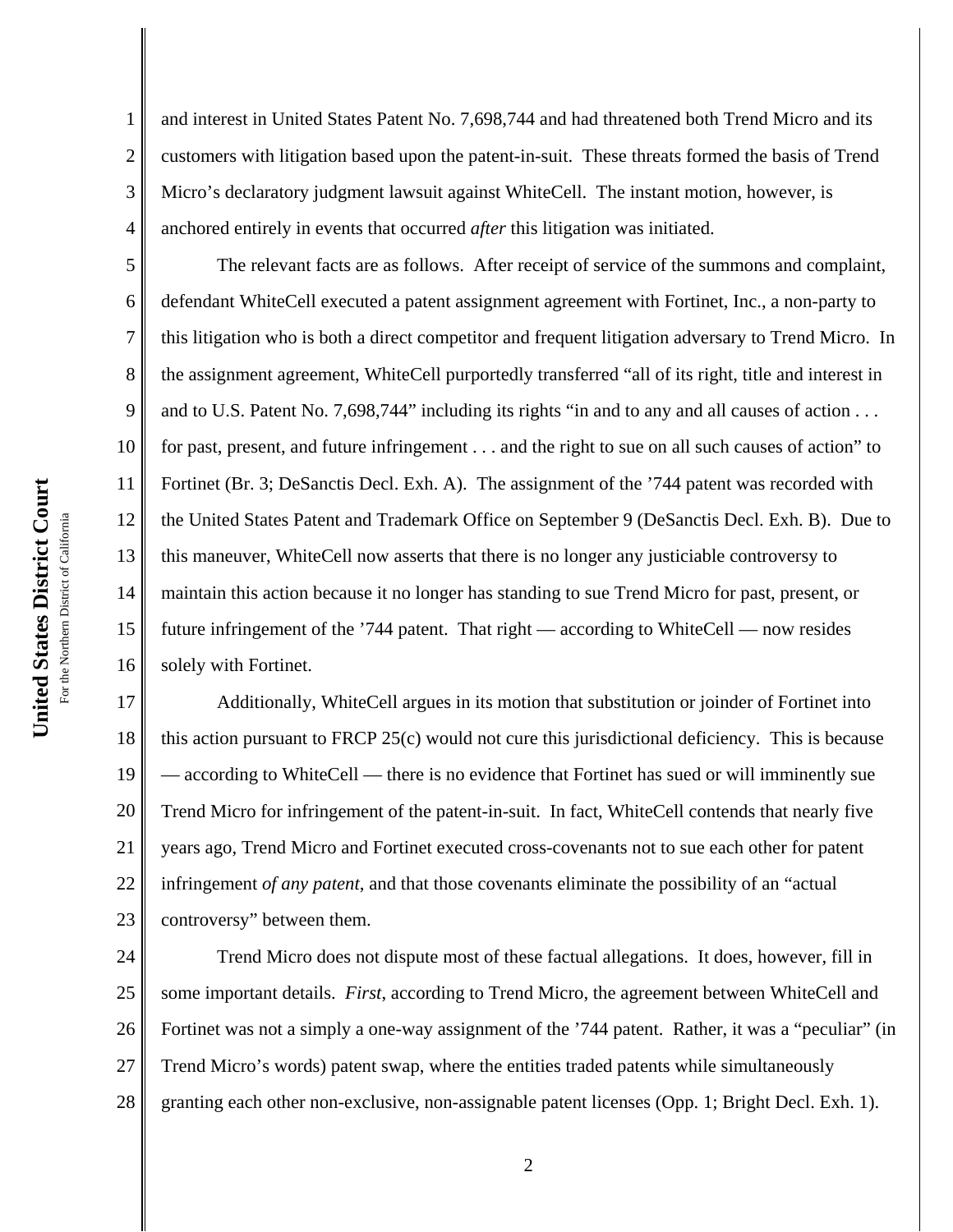14

15

19

20

1 2 3 4 5 6 7 8 9 10 *Second*, Trend Micro points out that, *not* coincidentally, the attorney who prosecuted the patentin-suit and recorded the patent assignments for WhiteCell and Fortinet — Attorney Michael DeSanctis — is the same attorney who prosecutes patents for Fortinet (Opp. 1; Bright Decl. Exhs. 2 and 3). Given these alleged facts, Trend Micro argues that this was a "choreographed ploy" to "evade this Court's jurisdiction" and shield the patent-in-suit from a meritorious invalidity challenge (Opp. 1, 3). *Third*, Trend Micro notes that while it *does* have cross-covenants with Fortinet limiting their ability to sue each other for patent infringement, the covenants are set to expire on January 27, 2011 (Bright Decl. Exh. 4). After this date, Trend Micro contends that it will be susceptible to immediate litigation with Fortinet over any patent, including the newly assigned patent-in-suit.

11 12 13 16 17 18 Finally, separate and aside from these points, Trend Micro argues that FRCP  $25(c)$  which states: "If an interest is transferred, the action may be continued by or against the original party unless the court, on motion, orders the transferee to be substituted in the action or joined with the original party." — provides a proper procedural mechanism to allow this declaratory judgment action to continue unabated. In other words, Trend Micro contends that the assignment of the '744 patent had no impact whatsoever upon the justiciability of this dispute. According to Trend Micro, FRCP 25(c) allows this action to continue "against WhiteCell *automatically*, and any judgment is binding on Fortinet even though Fortinet is not a named party" (Opp. 4).

As explained below, neither side is entirely correct.

## **ANALYSIS**

21 22 23 24 25 26 27 The Declaratory Judgment Act provides that, "[i]n a case of actual controversy within its jurisdiction . . . any court of the United States . . . may declare the rights and other legal relations of any interested party seeking such declaration, whether or not further relief is or could be sought." 28 U.S.C. 2201(a). The dispute, however, must be "real and substantial" and "definite and concrete, touching the legal relations of parties having adverse legal interests[.]" *MedImmune, Inc. v. Genentech, Inc.*, 549 U.S. 118, 127 (U.S. 2007). Stated differently, a district court must ask "whether the facts alleged, under all the circumstances, show that there is a

28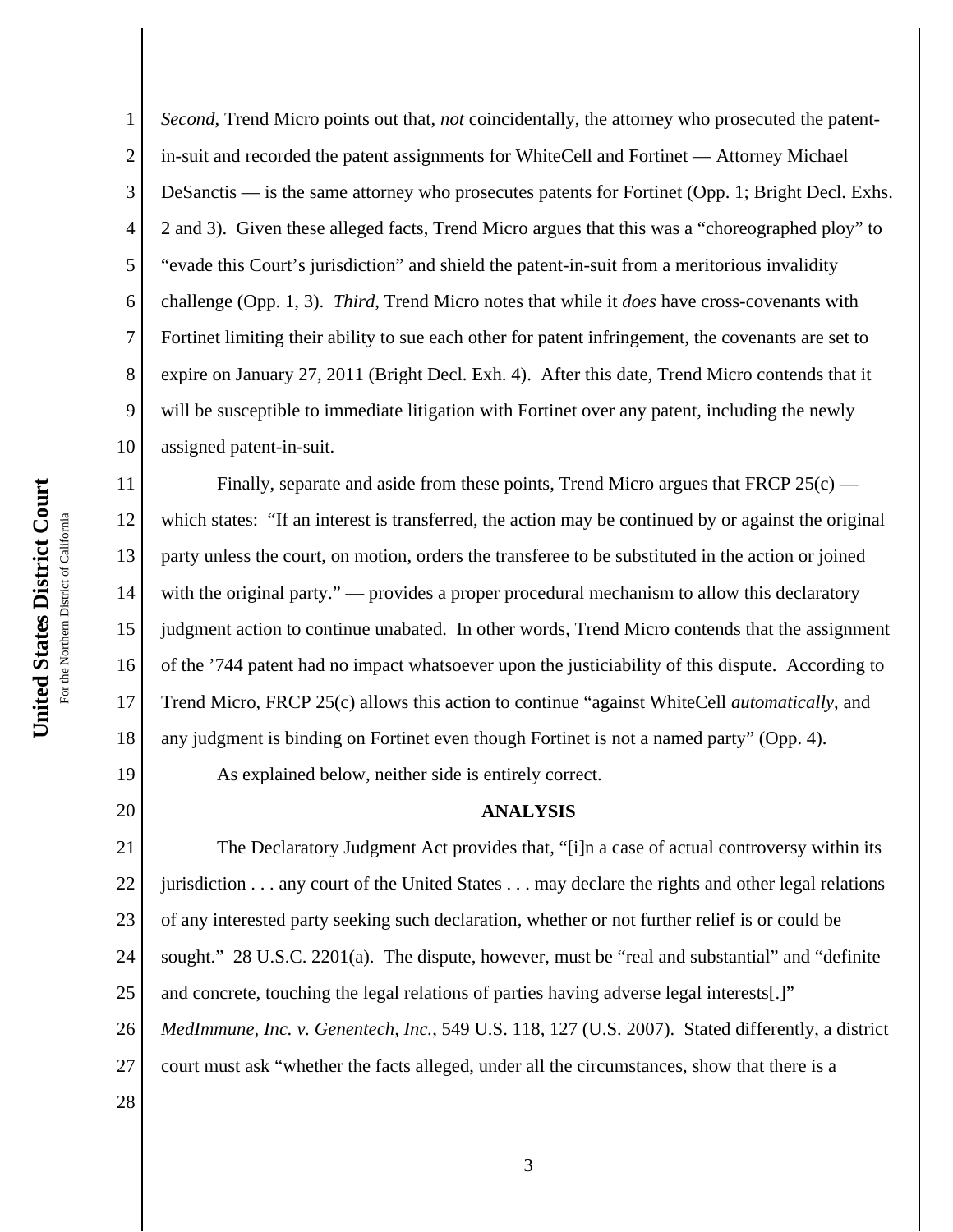5

6

7

8

1 2 substantial controversy, between parties having adverse legal interests, of sufficient immediacy and reality to warrant the issuance of a declaratory judgment." *Ibid.* (citations omitted).

3 4 9 10 11 12 This requirement of a real and substantial dispute must persist throughout the litigation. "The rule in federal cases is that an actual controversy must be extant at all stages of review, not merely at the time the complaint [was] filed." *Janssen Pharmaceutica, N.V. v. Apotex, Inc.*, 540 F.3d 1353, 1360 (Fed. Cir. 2008) (quoting *Steffel v. Thompson*, 415 U.S. 452, 459 n.10 (1974)). If, however, an actual controversy existed at the time the complaint was filed, jurisdiction is presumed to continue throughout the proceedings unless evidence is presented to challenge it. *See Cardinal Chem. Co. v. Morton Int'l, Inc.*, 508 U.S. 83, 96 (1993). If such evidence is presented, the burden then falls on the party claiming declaratory judgment jurisdiction to establish that such jurisdiction still exists. *See Benitec Australia, Ltd. v. Nucleonics, Inc.*, 495 F.3d 1340, 1344 (Fed. Cir. 2007).

13 14 15 16 17 18 19 20 21 22 23 24 25 Given this backdrop, WhiteCell's argument has clear merit. Since WhiteCell supposedly assigned all of its right, title, and interest in the '744 patent — including its right to sue "for past, present, and future [patent] infringement" — to a non-party entity, it can no longer sue Trend Micro for infringing the '744 patent. *See Sicom Systems, Ltd. v. Agilent Technologies, Inc.*, 427 F.3d 971, 976 (Fed. Cir. 2005). Accordingly, even if there was an "actual controversy" at the time this litigation was commenced, the parties no longer "have immediate adverse legal interests concerning the '744 Patent" (Br. 6). Whatever threats WhiteCell may have made to Trend Micro in the past, it can no longer follow through on them. Ordinarily, this would be sufficient to eliminate any "actual controversy" as between the litigants and eliminate jurisdiction. *See King Pharmaceuticals, Inc. v. Eon Labs, Inc.,* 616 F.3d 1267, 1282–83 (Fed. Cir. 2010) (holding that a party's assignment of "all its interests" in the patents-in suit including "any rights it may have" to sue the opposing party for damages rendered the action devoid of any "actual case or controversy" as between those parties).

26 27 28 WhiteCell's second argument — that substitution of Fortinet into this action pursuant to FRCP 25(c) would not restore any "actual controversy" to confer jurisdiction — is similarly compelling. Since Fortinet and Trend Micro have executed cross-covenants not to sue each other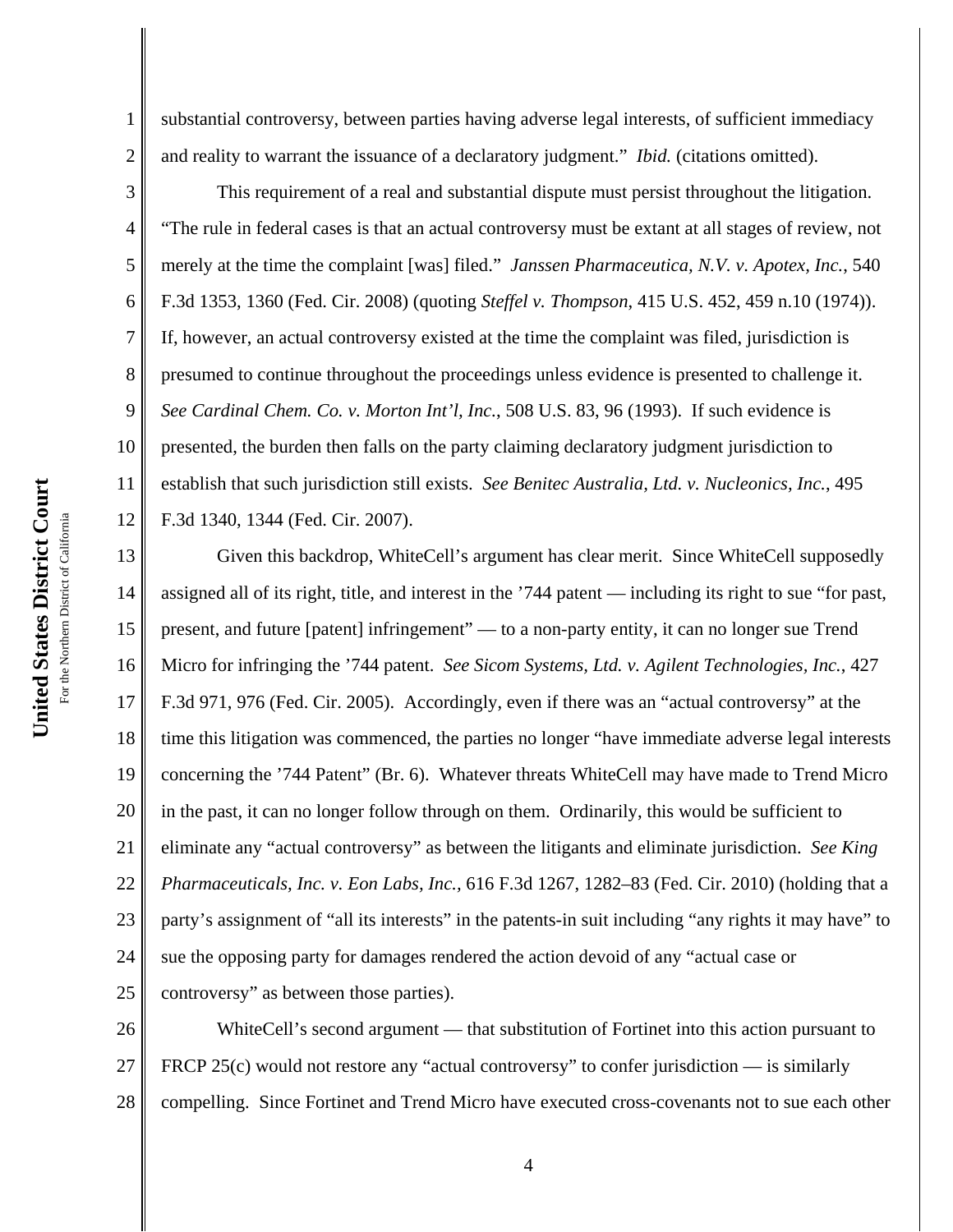1 2 3 4 5 6 for patent infringement and there is no evidence that Fortinet has threatened to sue Trend Micro over the '744 patent, there is a strong basis to conclude that no controversy "of sufficient immediacy and reality" exists between Trend Micro and Fortinet to warrant the issuance of a declaratory judgment. *See Prasco, LLC v. Medicis Pharmaceutical Corp.*, 537 F.3d 1329, 1338 (Fed. Cir. 2008) ("[T]he existence of a patent is not sufficient to establish declaratory judgment jurisdiction.") (citation omitted).

7 8 9 10 11 12 13 14 15 16 17 On this particular point, Trend Micro is wrong that FRCP 25(c) obviates the requirement of an "actual controversy" to sustain this declaratory judgment action. While it is true that FRCP 25(c) provides a *procedural* mechanism to substitute parties (or continue against the original party) in the event that an interest is transferred in the midst of litigation, nothing in FRCP 25(c) purports to preserve subject-matter jurisdiction under the Declaratory Judgment Act or Article III where the transfer itself eliminates "a substantial controversy, between parties having adverse legal interests, of sufficient immediacy and reality to warrant the issuance of a declaratory judgment." *See MedImmune*, 549 U.S. at 127; *see also* 28 U.S.C. 2201(a); U.S. CONST*.* art. III, § 2, cl. 1. Thus, even if substitution of Fortinet into this action would be procedurally proper under FRCP 25(c), this order must still ensure that an "actual controversy" remains to be adjudicated and an advisory opinion is not rendered.

18 19 20 21 22 23 24 25 26 27 28 Trend Micro's arguments that FRCP 25(c) is more than a procedural rule are unpersuasive. It is true, as Trend Micro points out, that FRCP 25(c) may allow an action to continue unabated when the substitution or joining of a party destroys *diversity* jurisdiction or *personal* jurisdiction, where such jurisdiction properly existed at the onset of the litigation. *See Freeport-McMoRan, Inc. v. K N Energy, Inc.*, 498 U.S. 426, 428–29 (1991); *see also Minnesota Min. & Mfg. Co. v. Eco Chem, Inc.*, 757 F.2d 1256, 1262–64 (Fed. Cir. 1985). The same, however, cannot be said for the requirement of a justiciable case or controversy. It is wellestablished that the requirement of an "actual controversy" under the Declaratory Judgment Act, which is merely a recognition that the federal judicial power is restricted under the Constitution to "cases and controversies," "must be extant at all stages of review, not merely at the time the complaint [was] filed." *Janssen Pharmaceutica*, 540 F.3d at 1360; *see also Aetna Life Ins. Co. of*

5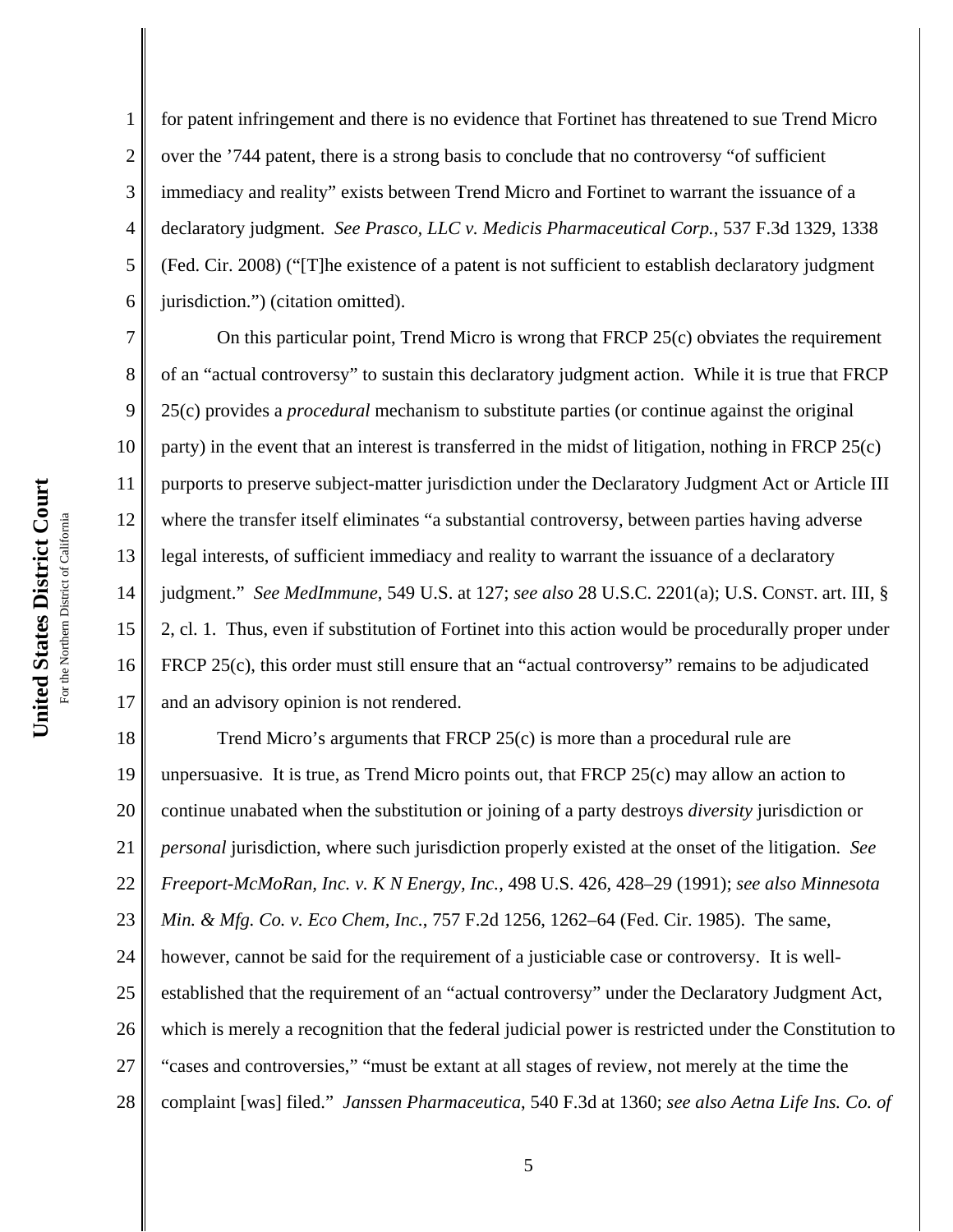2 3 4 5 *Hartford, Conn. v. Haworth*, 300 U.S. 227, 239–41 (1937). Accordingly, events that take place *after* a complaint is filed may eliminate the actual controversy between the parties. *See Benitec*, 495 F.3d at 1345. Trend Micro's argument that FRCP  $25(c)$  obviates the necessity of "a substantial controversy, between parties having adverse legal interests, of sufficient immediacy and reality to warrant the issuance of a declaratory judgment" is therefore rejected.

6 7 8 9 10 11 12 13 14 15 16 17 Even so, this order disagrees with WhiteCell that its motion should be granted without further investigation. As stated, Trend Micro has raised significant doubts over whether the assignment of the '744 patent was an improper and potentially collusive maneuver to divest this Court of jurisdiction so that WhiteCell (if an immediate "reverse" patent swap was executed) or Fortinet (following the expiration of its cross-covenants with plaintiff) could bring an infringement action in a different jurisdiction.\* Stated differently, the Court is not yet satisfied that the patent swap executed between WhiteCell and Fortinet eliminated the "actual controversy" that surrounded the '744 patent when this action was initiated. Given the tumultuous competitive and litigation history between Trend Micro and Fortinet, the looming expiration of their covenants not to sue, and the "peculiar" acquisition of the patent-in-suit by Fortinet with full knowledge of these proceedings, Trend Micro has a colorable argument that a "substantial controversy . . . of sufficient immediacy and reality" still remains.

18 19 20 21 22 For these reasons, limited jurisdictional discovery will be ordered. Trend Micro shall have the opportunity to prove whether the assignment agreement between WhiteCell and Fortinet was entered into for the purpose of evading jurisdiction and/or whether an "actual controversy" still exists regarding the '744 patent. Plaintiff is cautioned, however, that mere ownership of a potentially adverse patent by Fortinet and the mere possibility of litigation over a patent is

23

1

<sup>24</sup>

<sup>25</sup>

<sup>26</sup> 27 28 \* The mere fact that Trend Micro and Fortinet currently have cross-covenants not to sue each other for patent infringement is not dispositive, under these circumstances, of the "actual controversy" issue. *First*, the covenant is set to expire in January 2011 — a mere two months from now. While an argument could be made that the threat of litigation lacks "sufficient immediacy," there is no bright-line rule that parties must wait until such covenants expire for a justiciable controversy to exist. *Second*, if the patent swap was indeed collusive, there is nothing preventing Fortinet and WhiteCell from transferring the same patents again following dismissal of the instant lawsuit, and WhiteCell suing Trend Micro in a jurisdiction of its choice.